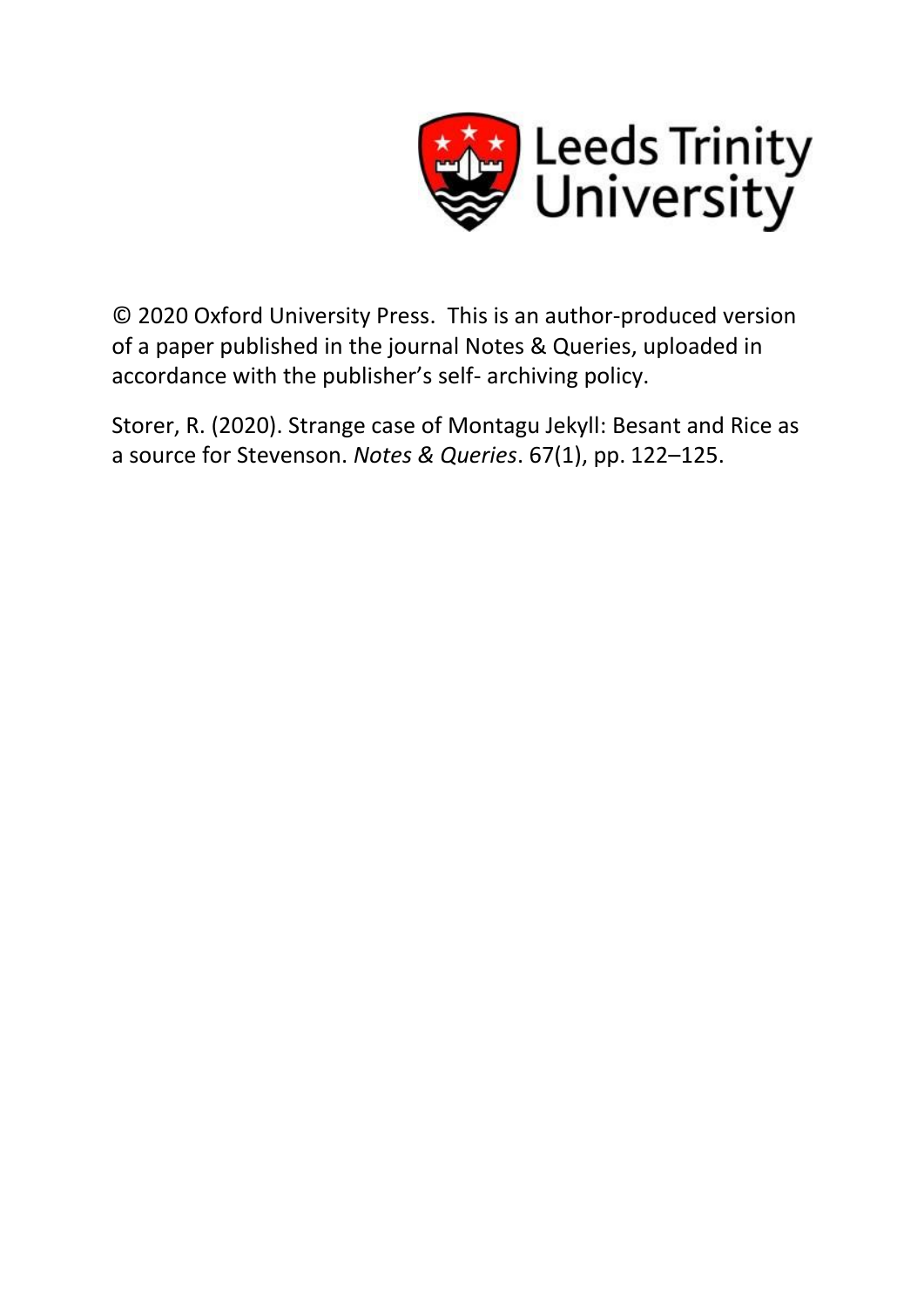Dr Richard Storer, Leeds Trinity University, Brownberrie Lane, Horsforth, LEEDS, LS18 5HD Email: r.storer@leedstrinity.ac.uk

## Strange Case of Montagu Jekyll: Besant and Rice as a source for Stevenson

In an article in *N&Q* in 2005, Andrew Nash noted an 'explicit allusion', in Robert Louis Stevenson's Strange Case of Dr Jekyll and Mr Hyde (1886), to Walter Besant's novel All Sorts and Conditions of Men (1882).<sup>1</sup> The allusion is in Stevenson's initial description of the London square where Henry Jekyll's house wears 'a great air of wealth and comfort', in contrast to most of the other houses which are 'decayed from their high estate and let in flats and chambers to all sorts and conditions of men.'<sup>2</sup> Although the phrase 'all sorts and conditions of men' would have been familiar to nineteenth-century readers as a phrase from the Book of Common Prayer, Nash argues that understanding Stevenson's use of the phrase as a more explicit reference to Besant helps to illuminate Stevenson's way of describing London as a city with two different identities, one largely hidden from the other, which is a theme of Besant's novel and of obvious significance for Stevenson's tale of a divided self. In support of this interpretation, Nash notes that Stevenson mentions his admiration for All Sorts and Conditions of Men several times in his letters. He also notes that one of Stevenson's short unfinished earlier works, 'Diogenes at the Savile Club', provides evidence that Stevenson was aware of Besant's earlier profile as one half of the unusual 'Besant and Rice' novel-writing partnership, which enjoyed considerable success from 1872 until Rice's death in 1882, with nine novels and three collections of stories, all reprinted numerous times.

William Gray anticipates Nash in also noting that 'Diogenes at the Savile Club', which introduces a character called 'Besant-and-Rice' as a leading literary figure, provides an early link between Besant and Stevenson. But his attention, like that of most scholars who make this connection, is on the Besant-Stevenson relationship after Besant 'went solo' in 1882 – the most interesting point of indirect contact between the two authors seeming to be Besant's lecture 'The Art of Fiction' (1884) which famously prompted Henry James to write his essay of the same name and Stevenson to reply with 'A Humble Remonstrance'.<sup>3</sup> Gray not unfairly describes Besant and Rice as 'the best-selling (but

 $1$  Andrew Nash, 'Walter Besant's All Sorts and Conditions of Men and Robert Louis Stevenson's The Strange Case of Dr Jekyll and Mr Hyde', N&Q, 52 (2005), 494-7.

<sup>&</sup>lt;sup>2</sup> Robert Louis Stevenson, Strange Case of Dr Jekyll and Mr Hyde, ed. Richard Dury (Edinburgh, 2004), 18.

<sup>&</sup>lt;sup>3</sup> William Gray, Robert Louis Stevenson: A Literary Life (Basingstoke, 2004), 12, 18-20.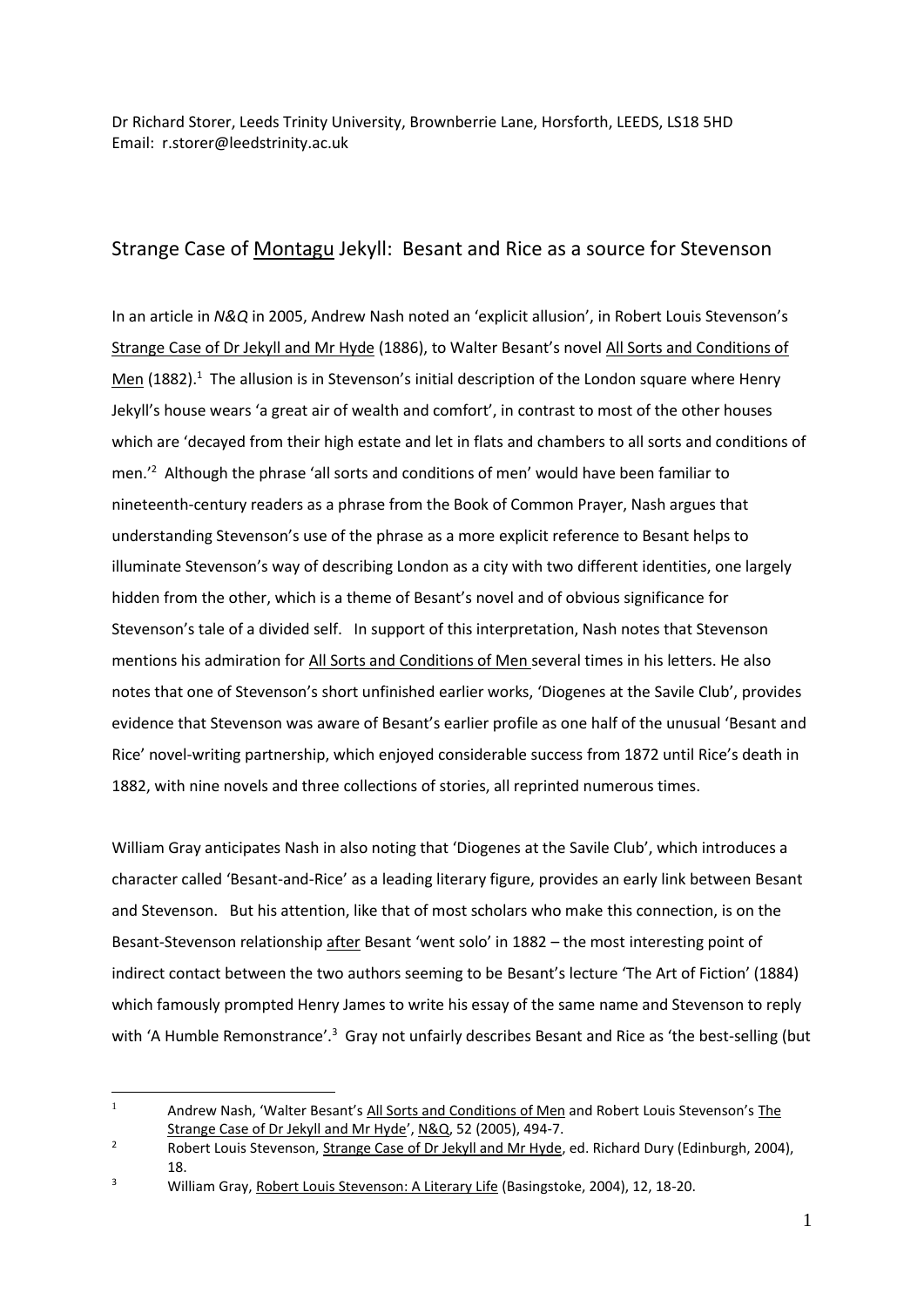now forgotten) literary partnership' and this is the most notice their co-authored works usually receive in accounts of nineteenth-century literature. No-one seems to have considered whether Stevenson's awareness of Besant and Rice may have yielded other fruit. And yet hidden in one of the partnership's last publications, The Ten Year's Tenant and Other Stories (1881), is an intriguing story which potentially has more significance as a source for Strange Case of Dr Jekyll and Mr Hyde than any of Besant's later works. This is the title story, 'The Ten Years' Tenant', which describes a scientist who has acquired a supernatural power, who confesses his whole story before meeting a tragic end, and who has the same surname as Stevenson's famous title character: Jekyll.

Most of the Besant and Rice short stories published in their three collections were first published in periodicals, for example in Christmas numbers of All the Year Round. No earlier source before 1881 has been identified for 'The Ten Years Tenant', however, and reviewers do not seem to have been as familiar with it as they were with the other two stories in the collection. Indeed, Stevenson would not have needed to read the story itself for the name of the main character, Montagu Jekyll, to register; he need only have read the review in The Saturday Review, which summarises the opening of the story in some detail.<sup>4</sup> The essence of the story is Faustian. Montagu Jekyll has been endowed with a way to arrest the aging process: as long as he performs an unspecified process on a certain date every ten years, he will always remain the same age and be immune to illness or aging. When he is first described, though he appears only middle-aged, he is in fact over two hundred years old. He is not immune to accidental death, however, and eventually succumbs to this when he is run over by a hearse the day after he tells his story to the unnamed lawyer narrator. The detail which resonates most strongly with Stevenson's story is, of course, the surname Jekyll itself. But there are a number of other correspondences which suggest that the re-appearance of this name may have been partly motivated by associated memories of the Besant and Rice story. Three of these are particularly worth noting. First, the power which Montagu Jekyll has acquired, like that of his counterpart in Stevenson's story, is not perpetual but dependent for its renewal on active completion of a physical process - and in both stories the process goes wrong. Besant and Rice made no attempt to describe the process, but Jekyll twice fails to complete it and on each occasion instantly becomes ten years older; that it involves chemistry in some way, as in Stevenson's story, is implied by the fact that Jekyll originally acquired the power through his service to a seventeenthcentury alchemist and speaks of 'the infinite possibilities of chemistry'.<sup>5</sup> Secondly, much of Montagu Jekyll's story is taken up with a description of the difficulty of keeping his power a secret. After he

<sup>4</sup> Anon, 'The Ten Year's Tenant', The Saturday Review, 26 February 1881, 280-2.<br>Melter Besent and James Bise, The Ten Year's Tenant and Other Staries (Lander

Walter Besant and James Rice, The Ten Year's Tenant and Other Stories (London, 1881) I, 61.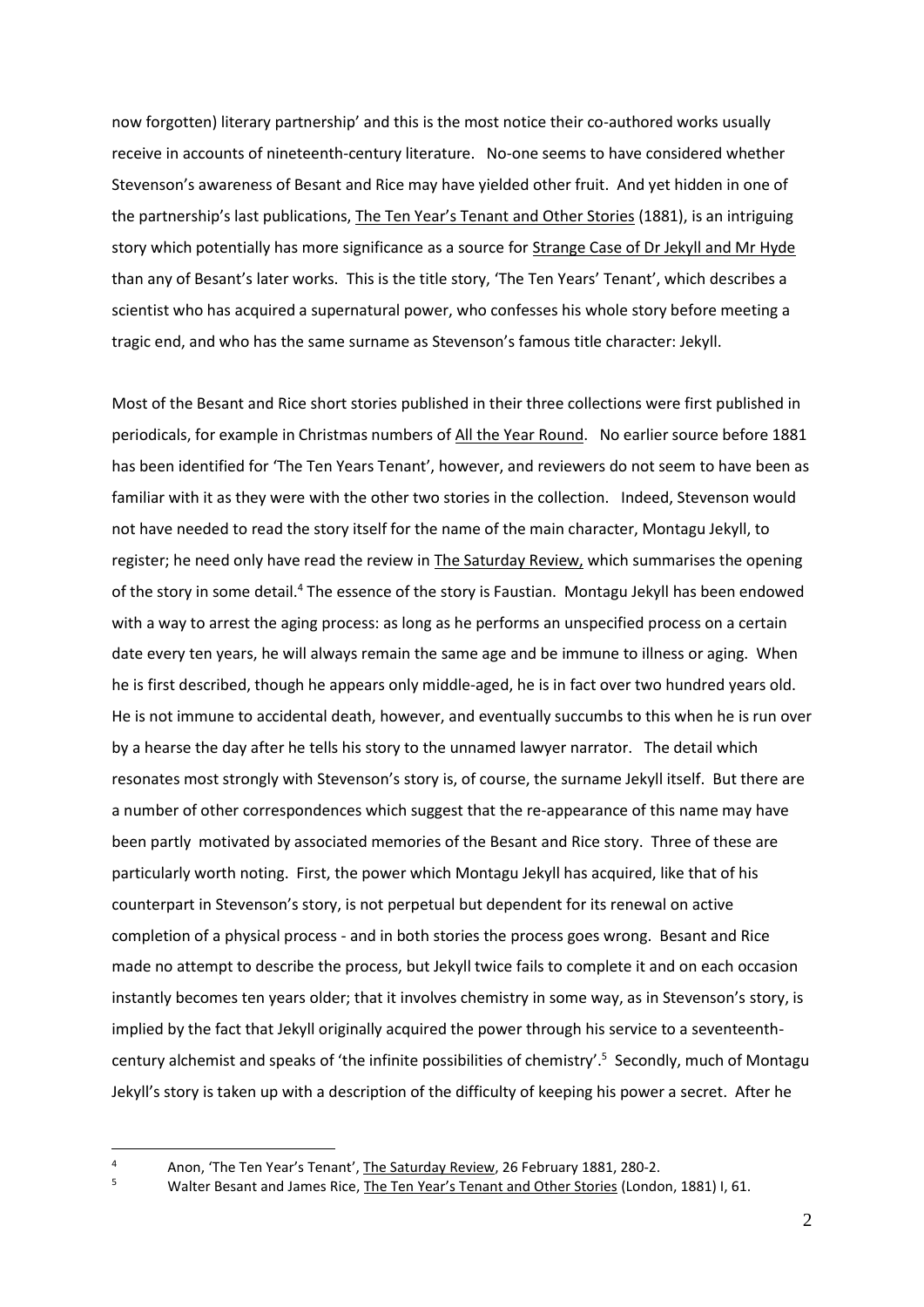marries, he has to pretend to grow old with his wife, while physically remaining in his prime, and this results in a scene in which his elderly wife catches a glimpse of him in his true form and suffers such 'terror and amazement' that the shock kills her. $6$  This scene has an obvious counterpart in the penultimate chapter of Strange Case of Dr Jekyll and Mr Hyde, in which Doctor Lanyon is fatally traumatised by witnessing Hyde transforming back to Jekyll. Finally, the spectacle of moral degeneration is an explicit theme of 'The Ten Year's Tenant', as it has always been assumed to be in Stevenson's narrative. In formulating their story, it does not appear that Besant and Rice were quite so interested in devising a 'vehicle . . . for that strong sense of man's double being' as Stevenson later said he was.<sup>7</sup> Their story seems to be rather a meditation on modernity encountering the historical past. Nevertheless, the emergence of a darker side to Jekyll is one result of this encounter. When he first acquires his power, Montagu Jekyll intends to use it to benefit mankind by devoting hundreds of years to continuous medical research. But he is soon distracted by 'the world with all its pleasures',<sup>8</sup> defers his research indefinitely, and gratifies his basic desires for comfort and sex by marrying and then abandoning seventeen wives. Hearing him describe this course of life without any apparent remorse or sympathy, the narrator reflects on the 'cruel, heartless, unheeding callousness' into which Jekyll has descended as a result of acquiring his power.<sup>9</sup> Cruelty and callousness are of course explicit qualities of Stevenson's Hyde in the later story.

There is no direct evidence that Stevenson read 'The Ten Year's Tenant' in 1881. But there is, as already noted, plenty of evidence that Stevenson was acquainted with Besant, and aware of Besant and Rice as authors, around the time the story was published. In his Autobiography (1901) Besant twice mentions Stevenson: first as one of the brilliant young writers whose conversation he enjoyed at the Savile Club in the 1870s; and then as a member of the Rabelais Club, the literary dining club which Besant founded in late 1879.<sup>10</sup> It is doubtful whether the peripatetic Stevenson could actually have attended many Rabelais Club dinners – and certainly not the first, as in late 1879 he was in Monterey, California. One of the stories he wrote there, however, 'The Pavilion on the Links', contains another curious instance of a main character with a surname previously used in a Besant and Rice narrative. In The Golden Butterfly (1876), the most popular of the Besant and Rice novels, Cassilis is the surname of the elderly financier with a beautiful younger consort. In Stevenson's 'The

<sup>&</sup>lt;sup>6</sup> Besant and Rice, <u>The Ten Year's Tenant</u>, 98.

<sup>7</sup> Robert Louis Stevenson, 'A Chapter on Dreams', in Robert Louis Stevenson, Across the Plains, With Other Memories and Essays (London, 1892), 249. This essay was first published in Scribner's Magazine, January 1888.

<sup>&</sup>lt;sup>8</sup><br>Besant and Rice, <u>The Ten Year's Tenant</u>, 80.<br>Besant and Rice, The Ten Year's Tenant, 120

<sup>&</sup>lt;sup>9</sup> Besant and Rice, <u>The Ten Year's Tenant</u>, 120.<br> $10$  Autobiography of Six Walter Besant (Landan

Autobiography of Sir Walter Besant (London, 1901), 176, 240.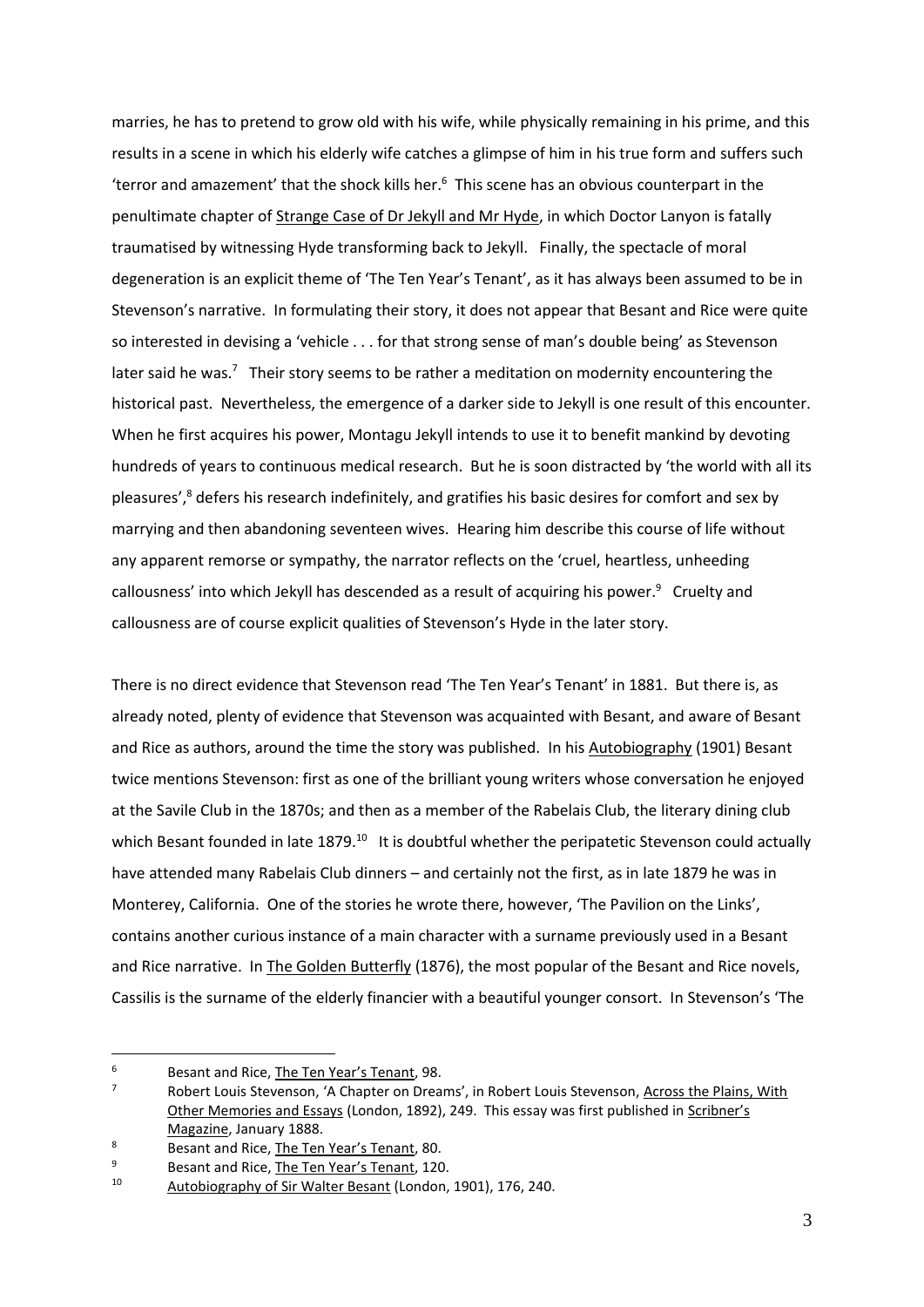Pavilion on the Links' Cassilis is the surname of the man who is protecting an elderly financier and his beautiful daughter. Since Cassilis was also a name in the Scottish peerage, it could have occurred to Stevenson for reasons which had nothing to do with Besant and Rice. But if he knew The Golden Butterfly*,* there is good reason why he might later have recalled details from it. The opening chapters of The Golden Butterfly, in which the name Cassilis is introduced, are set in California and include a scene in which a man is pursued by a bear and rescued by a hunter. One of the memorable characters Stevenson met while adventuring in California was a bear-hunter who rescued him when he had fallen dangerously ill.

As already mentioned, the fragment 'Diogenes at the Savile Club' presents the most interesting evidence of Stevenson's awareness of Besant and Rice. In this very short draft of a satirical sketch, thought to have been written in the early 1880s, the classical philosopher Diogenes is imagined as a tourist in literary London, still engaged in the search for an honest man (in this version just 'a Man') with which he is associated in philosophical tradition. He is directed by the Archbishop of Canterbury to 'ask for my friend Besant-and-Rice' at the Savile Club: *'*He'll see you through'. When Diogenes does so, he is met by a 'manly form' with 'strong hands' who welcomes him into the club. Diogenes hesitates:

"But are you Besant or Rice?" inquired the sage.

"I am both," said Besant. Diogenes was cowed; without another word he followed the famous novelists into the Smoking Room of the Savile Club . . .  $^{11}$ 

A number of better-known authors, including Thomas Hardy and Oscar Wilde, are briefly caricatured in the remainder of the fragment. But what is most striking about the sketch is the oddly prominent role assigned to 'Besant-and-Rice': first recommended by the Archbishop of Canterbury, then imagined as presiding over the other authors, introducing Diogenes and proposing a toast. 'Besantand-Rice' is in fact the only member of the Club who speaks in the text. This does not correspond at all to Besant's later account of his involvement in the Club, where he only attended on Saturdays and deliberately avoided the Smoking Room – and where James Rice, a shadowy figure, was not

<sup>11</sup> Robert Louis Stevenson, 'Diogenes at the Savile Club', in Robert Louis Stevenson, The Strange Case of Dr Jekyll and Mr Hyde; Fables; Other Stories and Fragments ('Tusitala Edition', Heinemann, 1924), 195-197. The two 'Diogenes' fragments, 'Diogenes in London' and 'Diogenes at the Savile Club', were first published, as separate items, in 1920 and 1921, but the most convenient way to access them is via the 1924 'Tusitala Edition' of Stevenson's works, as referenced here. For the suggestion of 'a date in the early 1880s' see Roger Swearingen, The Prose Writings of Robert Louis Stevenson (Basingstoke, 1980), 196.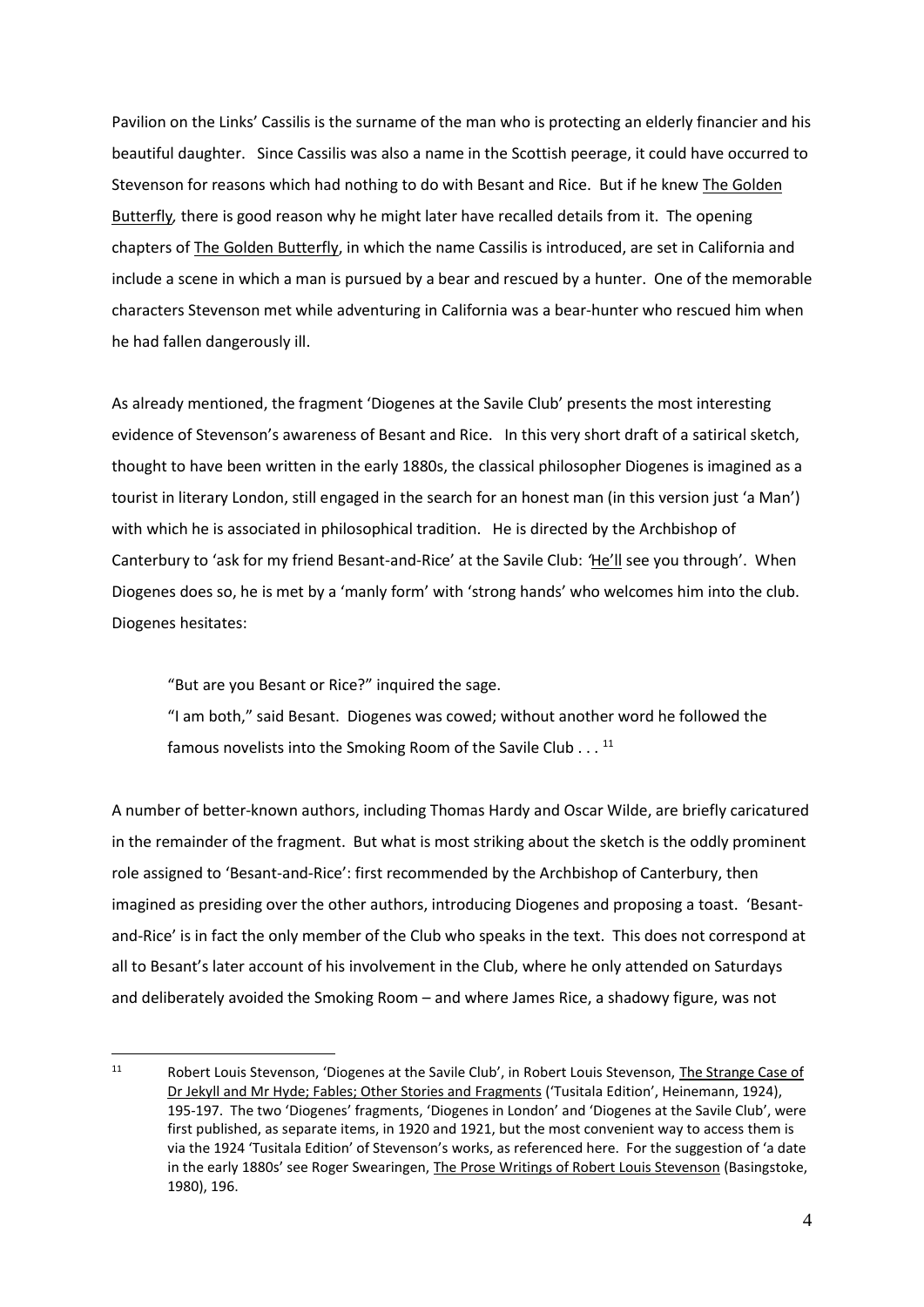even a member. Stevenson's reason for foregrounding Besant and Rice in his sketch may have been partly to satirise their popularity, but it seems his real interest was in making jokes about the enigma of their partnership – a common talking point at the time.<sup>12</sup> Besant is both singular ('I' or 'He') and plural ('the famous novelists'), his popular dual profile confounding Diogenes's quest for a singular 'Man'. These references may help to date 'Diogenes at the Savile Club' more precisely to 1881, since James Rice died in early 1882, still in his thirties, and for Besant to say 'I am both' after this event would seem a joke in poor taste. It is more likely that it was written while Rice was still alive and new books in the 'Besant and Rice' name, including The Ten Years' Tenant and Other Stories*,* were still appearing and prompting speculation about how the partnership actually worked.<sup>13</sup> What 'Diogenes at the Savile Club' suggests, then, is not only that Stevenson was aware of Besant and Rice as authors, but that he particularly associated them with the paradox of 'double being' that he later explored in more gothic mode in Strange Case of Dr Jekyll and Mr Hyde*.* In the 'Diogenes' sketch, 'I am both' is a joke implying that 'Besant and Rice' might have been just the trading name of Besant writing alone - an easy way of solving the puzzle of their apparent 'double being'. In Stevenson's later story, 'I am both' is exactly what Jekyll is unable to say when referring to Hyde: 'He, I say - I cannot say, I'.<sup>14</sup> The unsettling mystery of Jekyll's relation to Hyde - whether as a completely different personality he cannot control, or as the repellent true form of his own personality – is what generates much of the enduring power of the narrative.

Few would deny that Stevenson's inspired choice of the name 'Jekyll' for his central character, with its slightly alien-looking archaic spelling, its rhythmic fit with '. . . and Hyde', and its potential to yield the hidden word *kill*, has also played a part in the success of the narrative. Where did the inspiration come from? Since by Stevenson's own account the story had its origins in a dream, it is eminently possible that more than one memory of the name 'Jekyll' may have played a part in the dream work which produced it. In the very first chapter of Strange Case of Dr Jekyll and Mr Hyde, the surname is pointedly endowed with significance when Enfield refers to it obliquely (and prophetically) as 'very well known and often printed.<sup>'15</sup> In fact the 1881 census identifies only 47 individuals living in Britain with that exact surname; although to this total should be added the family of the higherprofile military officer and diplomat, Sir Herbert Jekyll. It has been suggested, alternatively, that

<sup>&</sup>lt;sup>12</sup> On speculation about Besant and Rice, see Richard Storer, "Another Like Me": The Literary Partnership of Walter Besant and James Rice', in Kevin Morrison, ed., Walter Besant: The Business of Literature and the Pleasures of Reform (Liverpool, forthcoming).

<sup>13</sup> Another way of dating the 'Diogenes' fragments is via a series of jokes in 'Diogenes in London' about Mrs Braddon's abridged cheap edition of the works of Scott – a literary talking point in 1881 (see for example 'Miss Braddon's Waverley Novels', The Saturday Review, 1 October 1881, 425-7).

<sup>&</sup>lt;sup>14</sup> Stevenson, ed. Dury, <u>Jekyll and Hyde</u>, 70<br><sup>15</sup> Stevenson, ed. Dury, Jekyll and Hyde, 10

Stevenson, ed. Dury, Jekyll and Hyde, 10.